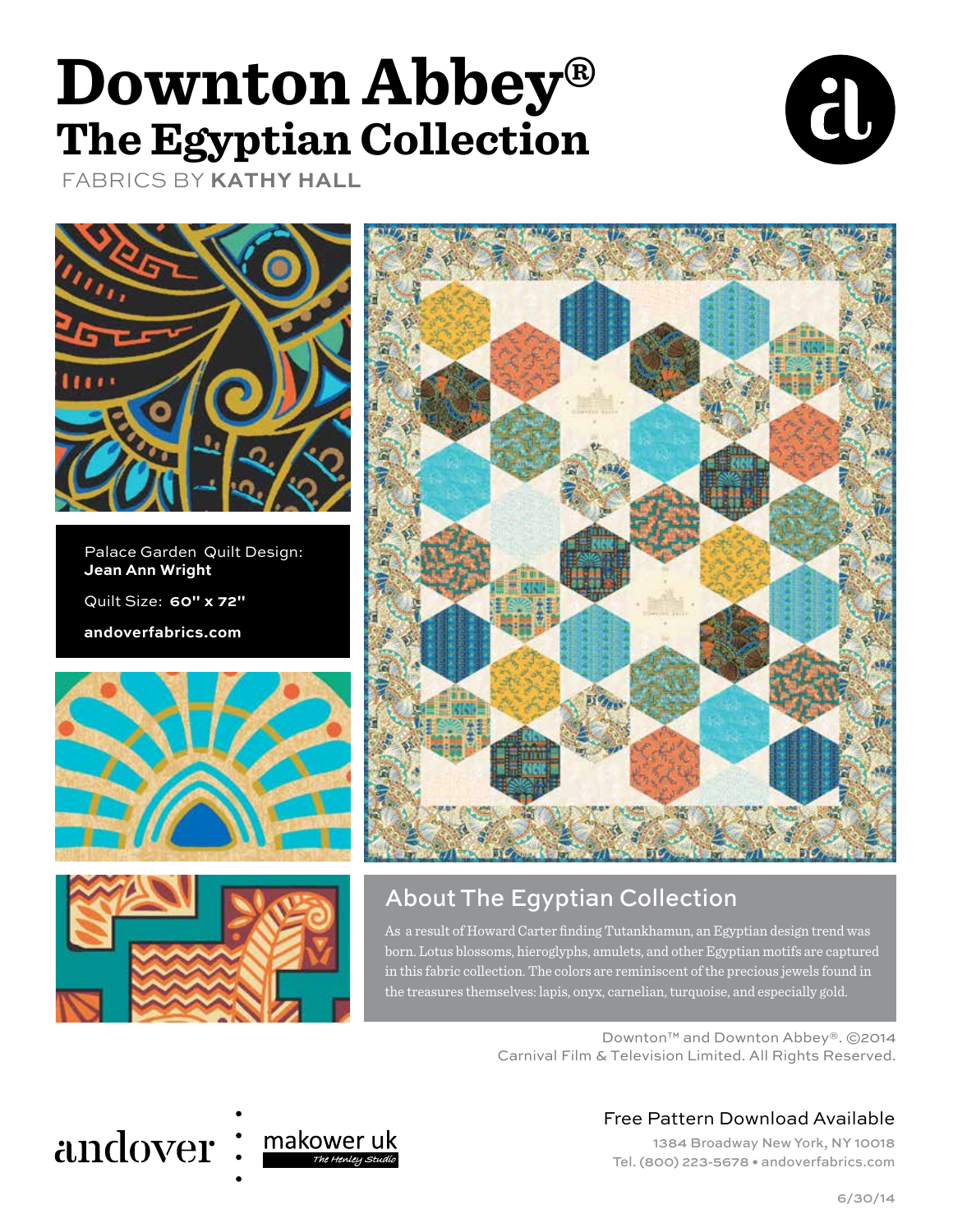# **Palace Garden**

Introducing Andover Fabrics new collection: Downton Abbey® – The Egyptian Collection by Kathy Hall Quilt design by Jean Ann Wright

#### Quilt finishes 60" x 72"

*Dramatic fabrics are best displayed in large patches, and these 8*" *hexagons are just the size to present this unusual collection. Best of all–there are no set-in patches, and the quilt goes together swiftly. Use a commercial hexagon ruler or make templates for this surprisingly easy-to-piece quilt.*

#### **Fabric Requirements**

|                           |            | Yardage              | Fabric     |
|---------------------------|------------|----------------------|------------|
| <b>Fabric A</b>           | border     | 2 yards              | 7619-ML    |
| <b>Fabric B</b>           | binding    | $\frac{5}{8}$ yard   | 7621-MKB   |
| <b>Fabric C</b>           | background | $1\frac{1}{2}$ yards | $7622 - L$ |
| 10" Squares Pack hexagons |            | 1 pack               |            |
| <b>Backing</b>            |            | 4 yards              | 7625-KT    |

Also needed: Hexagon Trim Tool (optional) from jeanannquilts.com or template plastic

### **Cutting Directions**

**Note:** Read assembly directions before cutting patches. The borders include 2" extra length for insurance. WOF designates the width of fabric from selvedge to selvedge (approximately 42" wide).

- **Fabric A** Cut (4) borders  $6\frac{1}{2}$ " x  $62$ ", cut lengthwise
- **Fabric B** Cut (7) strips 2**2**" x WOF for binding
- Fabric C Cut (72) Template 3 Cut (6) Template 4 Cut (6) Template 4 reversed
- **10" Squares Pack** Cut these totals from squares: Cut (36) Template 1 Cut (6) Template 2
- **Backing** Cut (2) panels 40" x 68", pieced to fit quilt top with overlap on all sides

#### **Making the Quilt**

- **1.** If you are not using the Hexagon Trim Tool, make a plastic template for each of the shapes, being sure to add **4**" seam allowances to all sides. Cut Templates 1 and 2 from the 10" squares in the pack. Cut Templates 3 and 4 from light Fabric C.
- **2.** Referring to the quilt diagram, position the patches on a large flat surface or design wall in vertical rows as shown. Note that most of the units are made with 1 whole hexagon (Template 1) plus 2 Fabric C triangles (Template 3) stitched to opposites sides. Only the top and bottom hexagons and half hexagons in each row vary from this configuration. Once you are happy with the arrangement of prints, follow the diagram carefully to sew Fabric C triangles to the correct hexagons or half hexagons. Once patches are joined to make a unit, place the unit back on the design wall. Join the next group of patches. Continue in this manner until you have all 7 units sewn for one row, and then join the units to make a row. Make 6 vertical rows. Join the rows.
- **3.** Sew Fabric A borders to sides of the quilt. Trim borders even with the edges of the quilt. Sew borders to the top and bottom and trim.

### **Finishing the Quilt**

**4.** Layer the quilt with batting and backing and baste. Quilt in the ditch around borders and block patches and quilt around the printed motifs in the hexagons. Or if you prefer, quilt an overall pattern across the quilt. Bind to finish the quilt.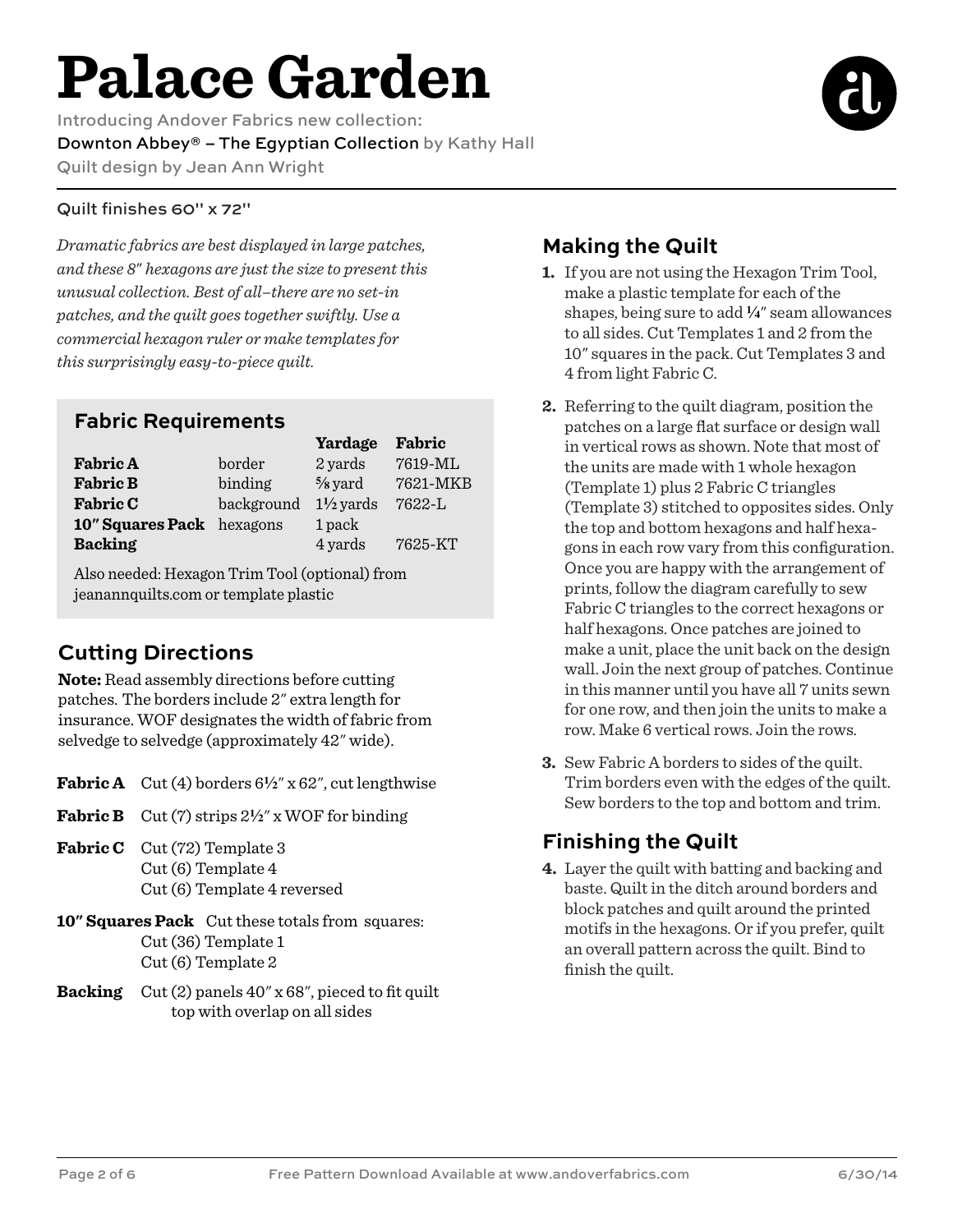

#### **Quilt Diagram**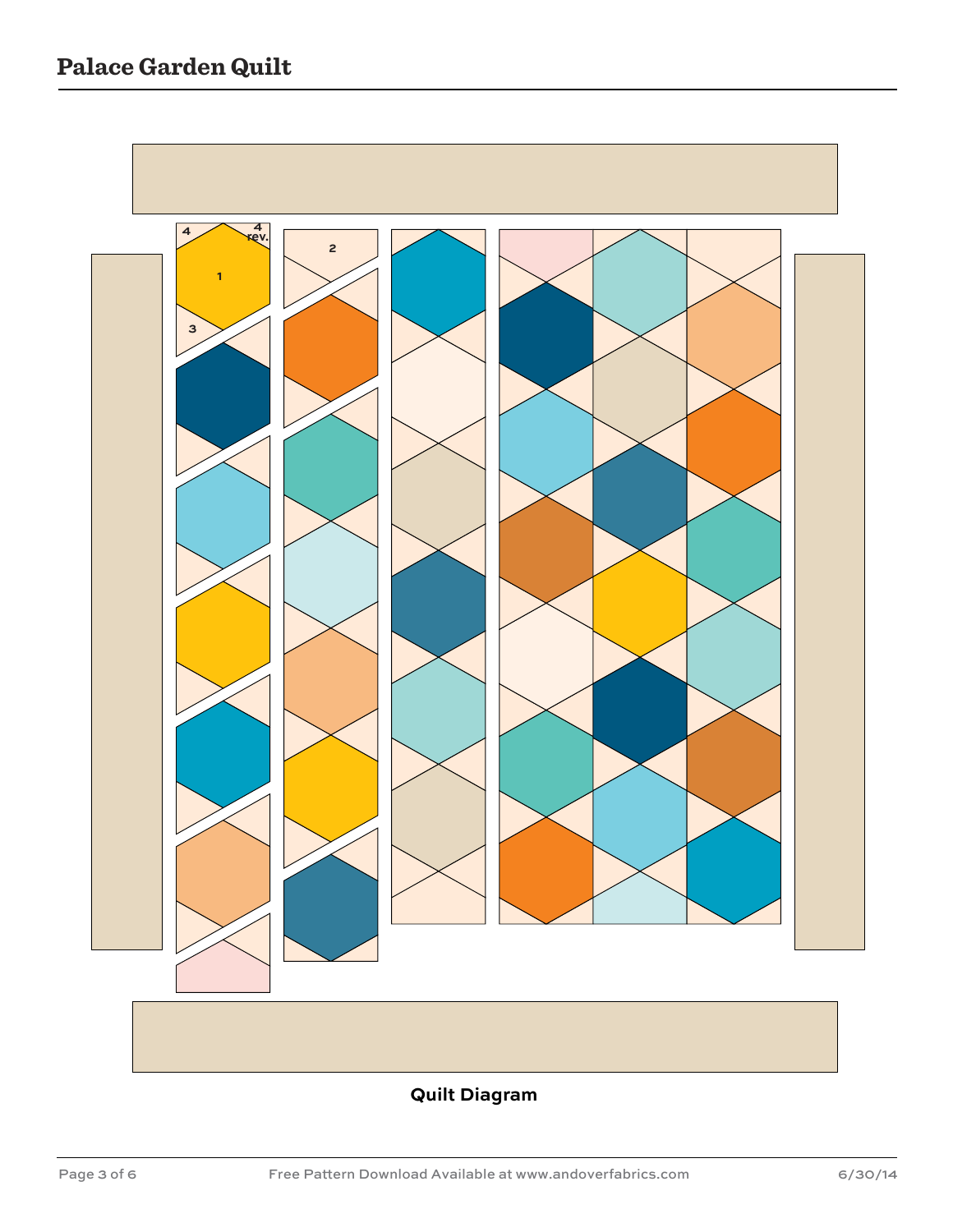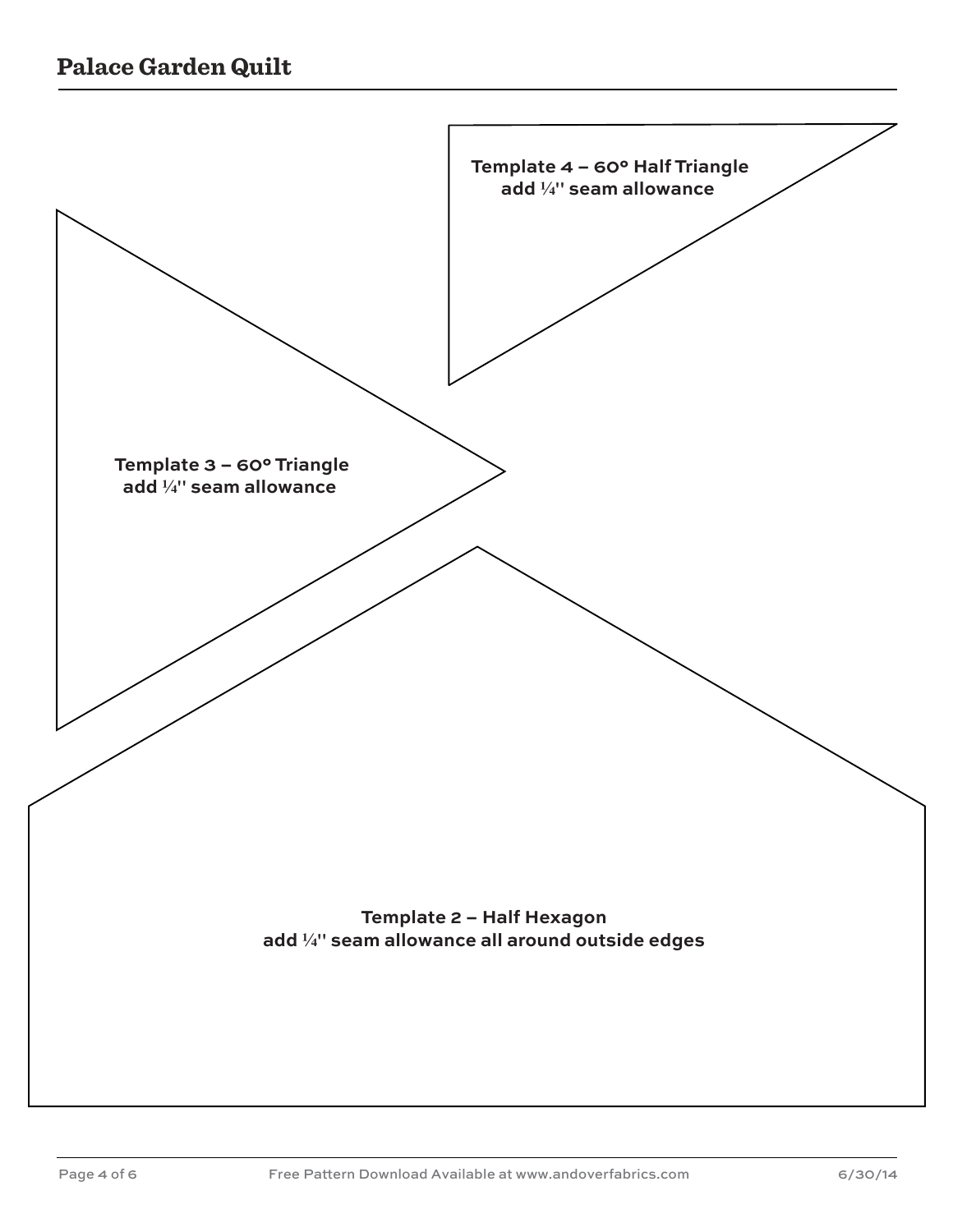